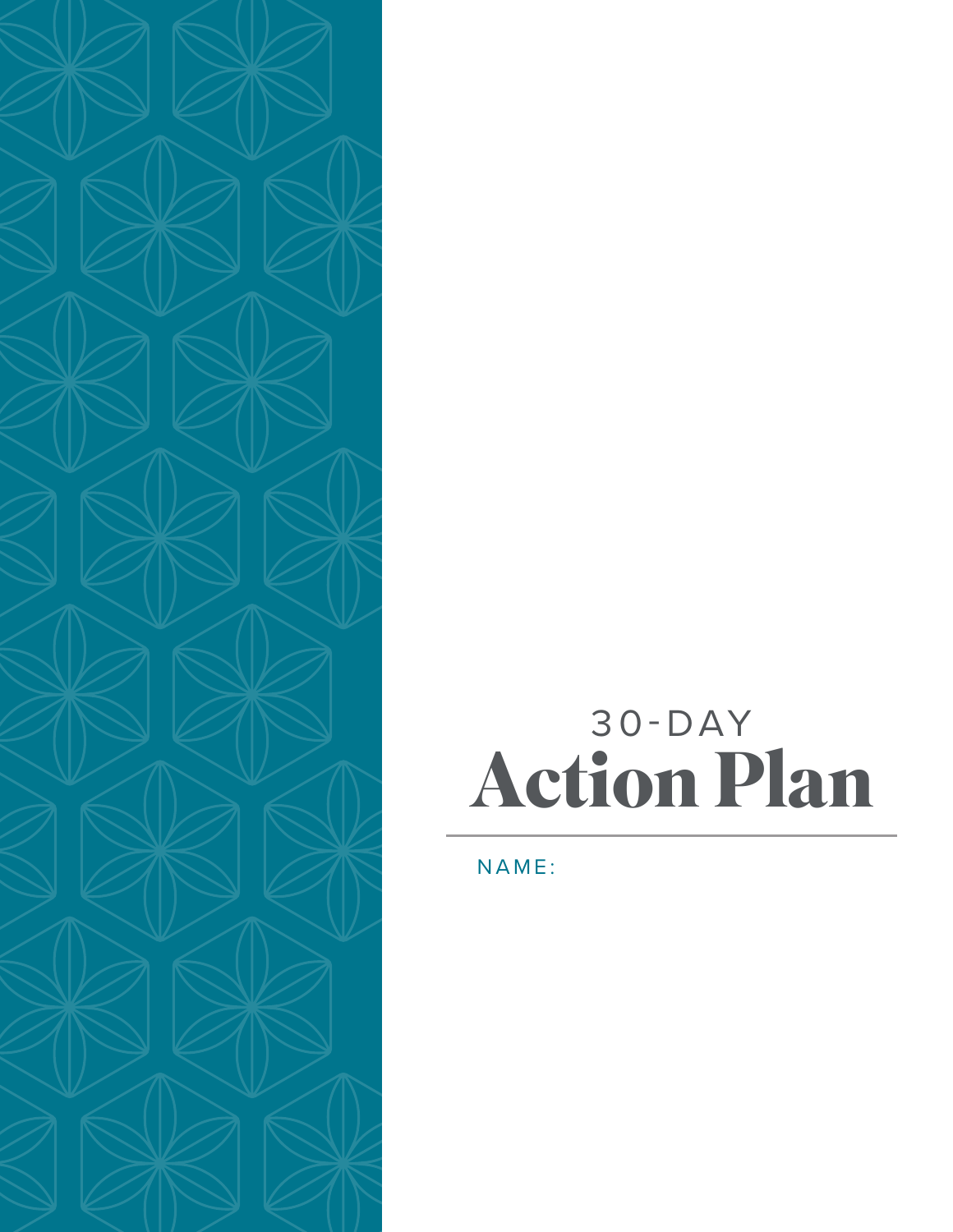## HOW TO BUILD **Your Next 30 Days**

### STEP 1: SET GOALS

Set your stretch goals for the next 30 days! What do you want to achieve with Isagenix? Both physically and financially, now is the time to put pen to paper and commit to your goals!

### **STEP 2: PLAN ACTIVITIES**

Each week, you should be building your business by performing tasks in the following areas: connecting, presenting, and teaching or training. Schedule your week to include activities from each area.

### **STEP 3: SCHEDULE YOUR IDEAL WEEK**

We are all busy — we get it! With so many different things demanding your time and attention, it can be hard to identify when you actually have time to build your business. Use this to outline which hours you have commitments (work, kid functions, etc.), where you cannot build your Isagenix business, and identify pockets of time where you can build your business each week. After you've outlined your ideal week, you will use this to schedule income-producing activities each week for your next thirty days.

### STEP 4: AN HOUR A DAY

Have an hour to work on your business today? Here are some quick tasks you can do to stay engaged in your business. Plan these out each week to keep yourself focused on these incomeproducing activities.

### **STEP 5: FILL OUT YOUR LIA WORKSHEET**

Fill out your Leader in Action worksheet each week to track how you're performing. This will help you stay accountable and on track to meet your goals. Based on the numbers you see on this sheet, you should know where you need to focus your work next week!

### REPEAT!

Once you've completed your 30-day action plan, repeat the process to continue working towards the goals you've set.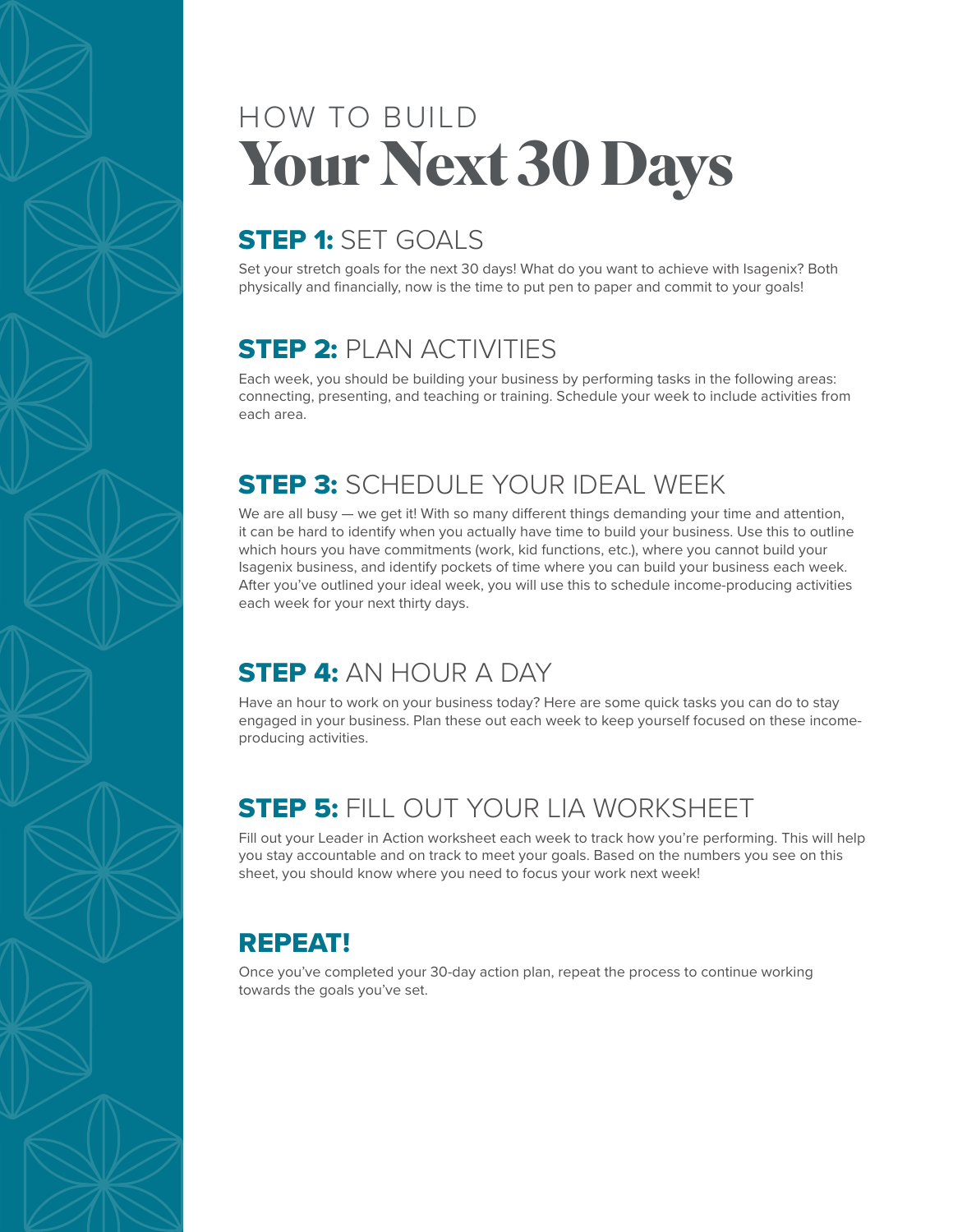

# **30-Day Action Plan**

#### GOAL SETTING

Over the next 30 days:

- **1.** I will share the Isagenix story\_\_\_\_\_\_\_\_\_ times a day for \_\_\_\_\_\_\_\_\_days a week.
- **2.** I will enroll \_\_\_\_\_\_\_\_\_people per month with an Isagenix System or Pack.
- **3.** I will earn the Team Builders Club in this month by:
	- $\square$  2 Enrollments
	- $\square$  5 Enrollments
- **4.** I will spend hours a day for the days a week on my Isagenix business.

This should be time spent on income-producing activities, such as starting a new Member with an Isagenix System, sharing

the Isagenix story, and helping a new business partner get started.

- **5.** My recognition rank will be **with a set of the contract within 30 days of**  $\blacksquare$  **within 30 days of**  $\blacksquare$
- **6.** I will Cycle *mummachery* times per week by  $\frac{1}{100}$

#### HINT:

**Consultant** 0-1 Personally Enrolled Consultants

**Manager** 2-5 Personally Enrolled Consultants The average Manager/Crystal Manager develops 1 Consultant for every 6.5 enrollments.\*

**Director** 6-9 Personally Enrolled Consultants The average Director/Crystal Director develops 1 Consultant for every 5.5 enrollments.\*

**Executive** 10+ Personally Enrolled Consultants The average Executive/Crystal Executive develops 1 Consultant for every 5.2 enrollments.\*

| Signature | Date |  |
|-----------|------|--|

\*Information provided for reference purposes only. Isagenix Independent Associates earn compensation based on sales volume and are not required to enroll or develop any number of Consultants to be eligible to participate in the Isagenix Team Compensation Plan. Based on lifetime statistics for all Associates across all markets whose highest recognition rank achieved is Manager. Calculated by comparing the total number of enrolled Customers that achieved a recognition rank of Consultant or above to the total number of enrolled Customers over the lifetime of each account. Customers that did not create an account or did not purchase membership with Isagenix are not included in this calculation. Requirements to achieve Manager recognition status may vary by country. Information accurate as of Nov. 19, 2021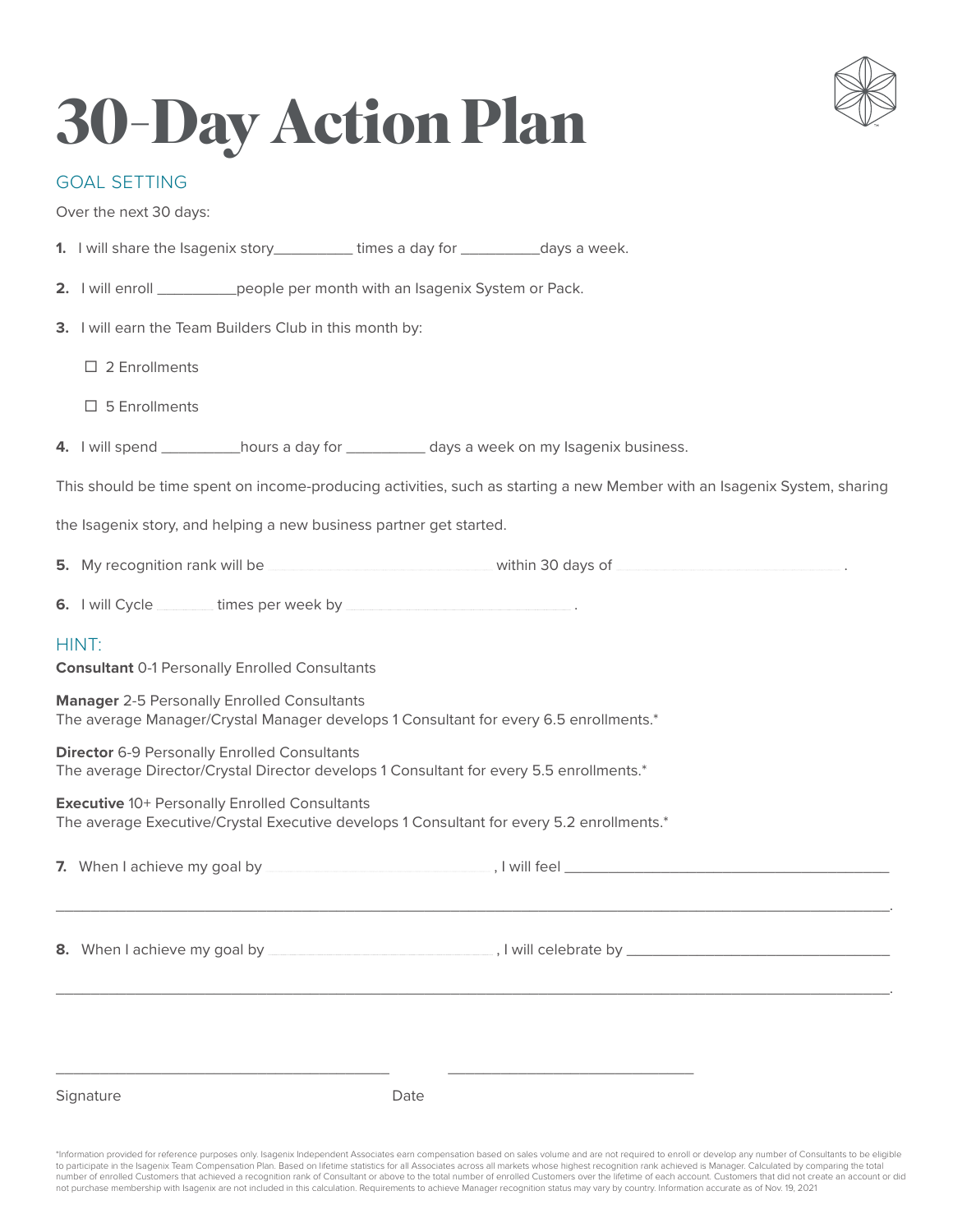## WEEKLY **Activities Outline**

Each week, you should be doing at least one of the following activities to create new connections, present the Isagenix opportunity, and teach or train your team:

#### **CONNECTING**

- Reach out to an old friend
- Find a new friend on social media
- Talk to someone in line for coffee, at checkout, etc.
- Talk to someone new at the gym
- Follow up with someone you've spoken to about Isagenix
- Add new people to your 'Who You Know' list
- Ask for referrals from existing Customers
- Ask someone to take a look at Isagenix on social media

#### PRESENTING

- Host an in-home event
- Present Isagenix in a coffee shop
- Have a three-way call with your prospective new Customer and your support team
- Send a prospective new Customer "The Isagenix Advantage" video
- Host a Super Saturday

#### TEACHING OR TRAINING

- Cheer on a new product user
- Post on your team Facebook page
- Review You Share, They Share with a new Isagenix Independent Associate
- Open the box calls with new Customers
- Help a new Associate on a three-way call with one of their prospective new Customers
- Develop your team's map to Crystal Executive
- Three-way calls with your team members
- Help your team member enroll someone new

#### **For more ideas about income-producing activities**, join our Isagenix Business Facebook group: Facebook. com/Groups/Isagenix.Business.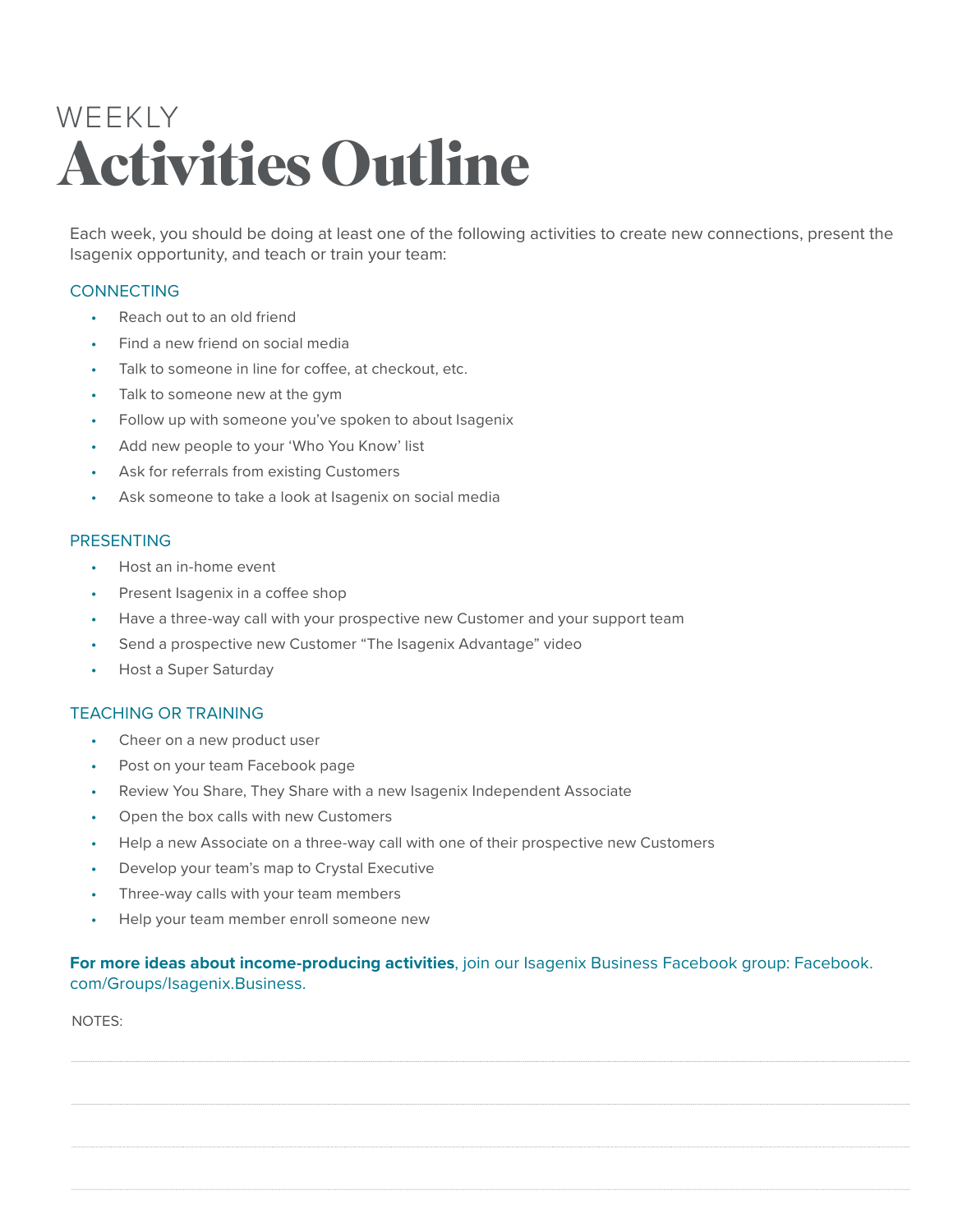

# **Ideal Week**

Use this page to identify the blocks of time available in your calendar to build your business. This will help you maximize your productivity by committing to exactly when you will spend time focusing on income-producing activities.

|                  |                    | <b>MONDAY</b>    | <b>TUESDAY</b> | <b>WEDNESDAY</b> | <b>THURSDAY</b> | <b>FRIDAY</b> | <b>SATURDAY</b> | <b>SUNDAY</b>                             |
|------------------|--------------------|------------------|----------------|------------------|-----------------|---------------|-----------------|-------------------------------------------|
|                  | 5 AM - 6 AM        | Isagenix payday! |                |                  |                 |               |                 |                                           |
|                  | 6 AM - 7 AM        |                  |                |                  |                 |               |                 |                                           |
|                  | 7 AM - 8 AM        |                  |                |                  |                 |               |                 |                                           |
| MORNING          | 8 AM - 9 AM        |                  |                |                  |                 |               |                 |                                           |
|                  | 9 AM - 10 AM       |                  |                |                  |                 |               |                 |                                           |
|                  | 10 AM - 11 AM      |                  |                |                  |                 |               |                 |                                           |
|                  | 11 AM - 12 PM      |                  |                |                  |                 |               |                 |                                           |
|                  | 12 PM - 1 PM       |                  |                |                  |                 |               |                 |                                           |
|                  | 1 PM - 2 PM        |                  |                |                  |                 |               |                 |                                           |
|                  | 2 PM - 3 PM        |                  |                |                  |                 |               |                 |                                           |
| <b>AFTERNOON</b> | 3 PM - 4 PM        |                  |                |                  |                 |               |                 |                                           |
|                  | 4 PM - 5 PM        |                  |                |                  |                 |               |                 |                                           |
|                  | 5 PM - 6 PM        |                  |                |                  |                 |               |                 |                                           |
|                  | 6 PM - 7 PM        |                  |                |                  |                 |               |                 |                                           |
| EVENING          | <b>7 PM - 8 PM</b> |                  |                |                  |                 |               |                 |                                           |
|                  | 8 PM - 9 PM        |                  |                |                  |                 |               |                 |                                           |
|                  | 9 PM - 10 PM       |                  |                |                  |                 |               |                 |                                           |
|                  | 10 PM - 11 PM      |                  |                |                  |                 |               |                 |                                           |
|                  | 11 PM - 12 AM      |                  |                |                  |                 |               |                 | Commission week ends<br>at 11:59 p.m. ET. |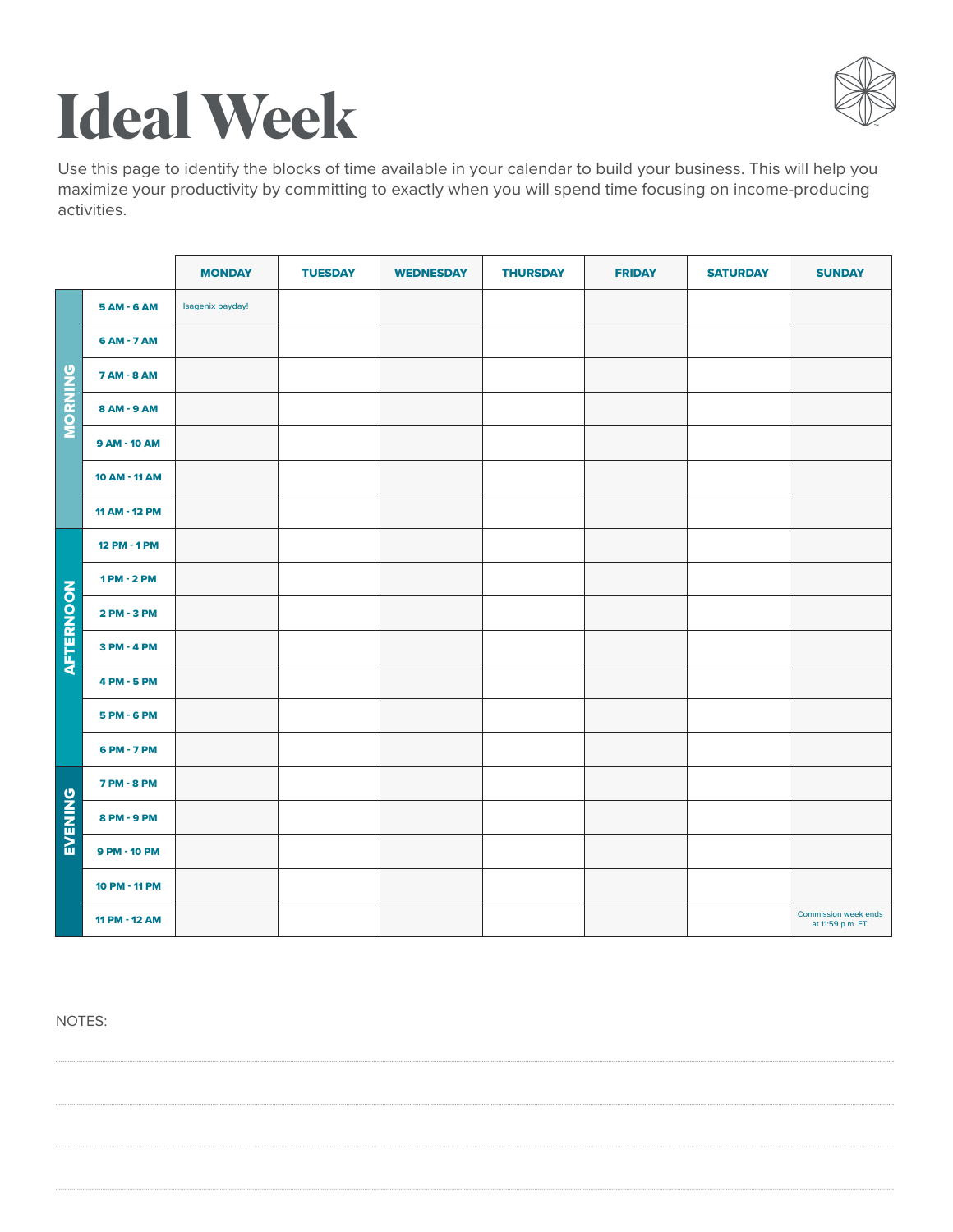Fill in this table with all the activities you need to focus on this week. These activities will be your focus during the hour each day you have committed to working your business.

| <b>CONNECTING</b> |  |
|-------------------|--|
|                   |  |
|                   |  |
|                   |  |
|                   |  |
|                   |  |
|                   |  |

| <b>PRESENTING</b> |  |
|-------------------|--|
|                   |  |
|                   |  |
|                   |  |
|                   |  |
|                   |  |
|                   |  |

| <b>TEACHING OR TRAINING</b> |  |
|-----------------------------|--|
|                             |  |
|                             |  |
|                             |  |
|                             |  |
|                             |  |
|                             |  |

#### CONNECTING

Goal Achieved

#### PRESENTING

Goal Achieved

#### TEACHING OR TRAINING

Goal Achieved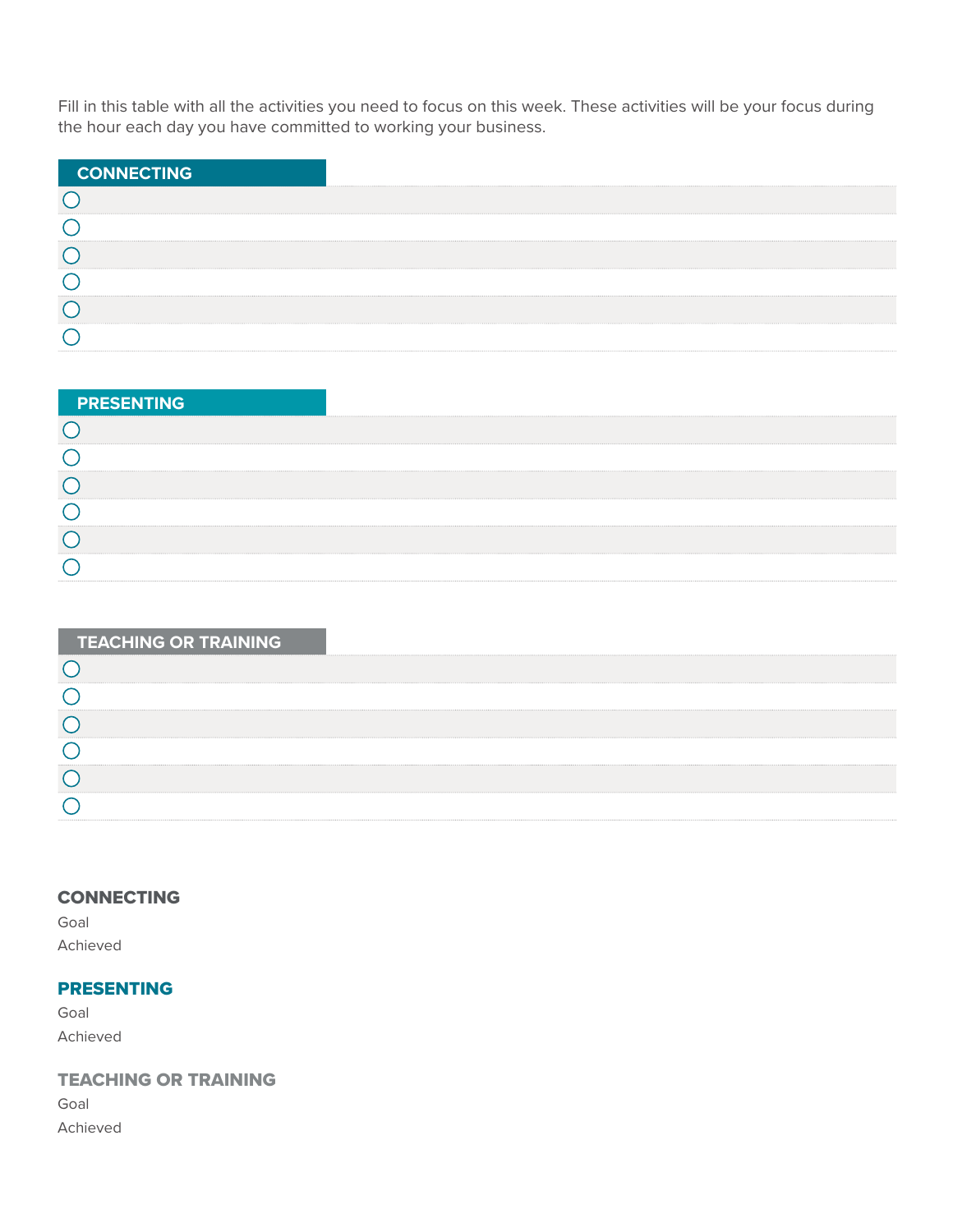### AN HOUR A DAY **Checklist**



Let's say you only have an hour each day to work on your business. Here are a list of various business-building activities and about how long they should take you to complete. Use this guide to fill the pockets of your time with actions to get you closer to your goals.

#### PRESENTING (30 minutes)

Present the Isagenix opportunity to someone new! Ask your support team to join you on a three-way call with a potential new Customer to show them what's possible with Isagenix. (Schedule this time with them in advance to make sure they're available.) Call someone you know who could use this opportunity, and share Isagenix with them. Don't have someone to present to? Ask your support team or a friend or family member to let you practice presenting with them!

#### SOCIAL MEDIA POST (10 minutes)

Facebook, Instagram, TikTok, LinkedIn! Share your story, highlight someone else's, shout out a happy product user, provide value, engage your network, walk through your day using products, demonstrate the benefits the Isagenix Team Compensation Plan can provide. Your stories are your reality show, your posts are your highlights. If you have a team Facebook group, actively participate on there, too.

#### 3 x 3 x 3 OR 5 x 5 x 5 (15 or 25 minutes)

#### 3 OR 5 NEW REACH-OUTS

Make brand-new connections about life, about Isagenix, about their social posts, etc.

#### 3 OR 5 FOLLOW-UPS

Reach back out to three people you've already chatted with before.

#### 3 OR 5 POUR GREATNESS

Cheer someone on, encourage them, and be kind whether they're on your team or not.

#### CUSTOMER OR ASSOCIATE CHECK-IN (5 minutes)

Text your Customers or Associates to ask how they're doing, voice message a product user to cheer them on during a Cleanse Day, check in with a business builder to see where they need help, ask a teammate if they know anyone who wants to join them, show someone "You Share, They Share," etc.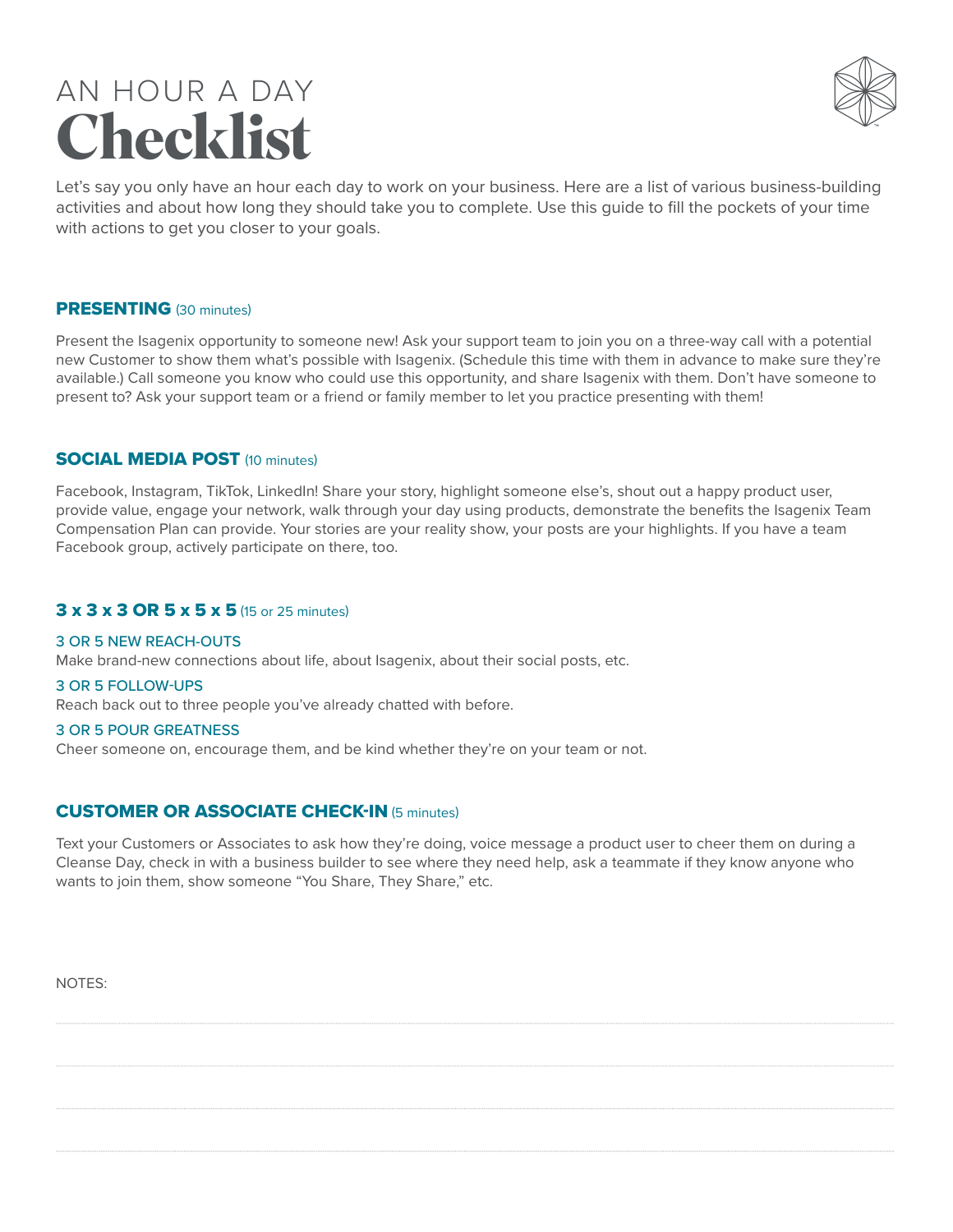# **Leader in Action**

The information on this worksheet helps Associates track key business-building metrics (the formulas and calculations on this worksheet may differ from Leader In Action points calculated for promotions and other incentives). For more information, refer to the Contests & Promotions tab on IsagenixBusiness.com.

The Leader in Action formula is a method to measure specific business-building behaviors and outcomes each week during a commission month. Use this worksheet to track your points and progress!

TOTAL POINTS ARE CALCULATED EACH MONTH BY ADDING THE CATEGORIES BELOW:

#### MONTH OF



#### USE THE KEY BELOW TO FILL IN YOUR POINTS EACH WEEK!

| Category                 | Subcategory                                             | <b>Point Value</b> |
|--------------------------|---------------------------------------------------------|--------------------|
|                          | <b>1PET Personal Enrollments</b>                        |                    |
| Enrollments              | 2PET Enrollments (up to 20 points each month)           |                    |
|                          | Consultant, Silver Circle Consultant                    | $\overline{2}$     |
| Personally Enrolled Rank | Manager, Crystal Manager, Silver Circle Manager         | 6                  |
| Advancements             | Director, Crystal Director, Silver Circle Director      | 8                  |
|                          | Executive, Crystal Executive, Golden or Platinum Circle | 10                 |
|                          | Manager                                                 |                    |
| <b>Active Weeks</b>      | <b>Director</b>                                         |                    |
|                          | Executive                                               |                    |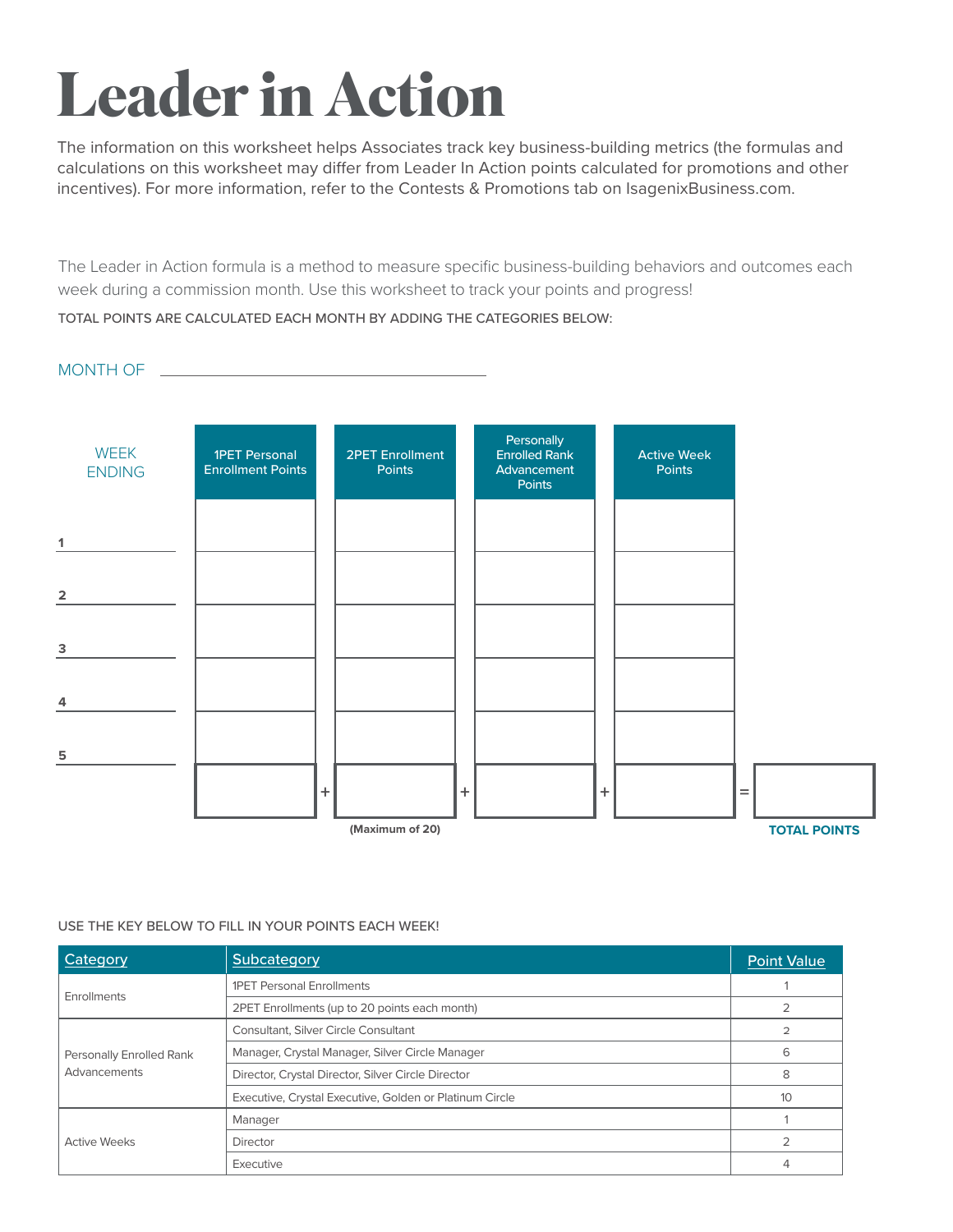## **Resources**

#### **Website Guide**

- **Isagenix.com** Our main Customer website. Access products, guest checkout, and more.
- **IsagenixBusiness.com** Access tools, training, and resources to build your business.
- **IsaMovie.com** Introduce your prospective new Customers to what Isagenix is all about.
- **IsagenixPodcast.com** Hear tips for success from leading Isagenix business builders and health coaches.
- **IsaProduct.com** Receive a complete product training experience.
- **IsagenixHealth.net** Get valuable health and wellness info, and learn about the science behind our products.
- **Isagenix Business Facebook Group (Facebook.com/Groups/Isagenix.Business)**  Lean on us and your fellow Isagenix Independent Associates for business-building news and advice.
- **IsagenixCompliance.com** View policies and procedures, tools, and resources.
- **IsaSalesTools.com** Purchase and download proven business-building tools.
- **STARTYourLife.com** Introduce those ages 18-35 to the START vision through Isagenix.
- **IsaFYI.com** Explore the blog that informs, entertains, and motivates people to take part in an Isagenix lifestyle.
- **IsagenixGear.com** Shop the latest Isagenix apparel and accessories.
- **IsaBodyChallenge.com** Register for a transformation challenge.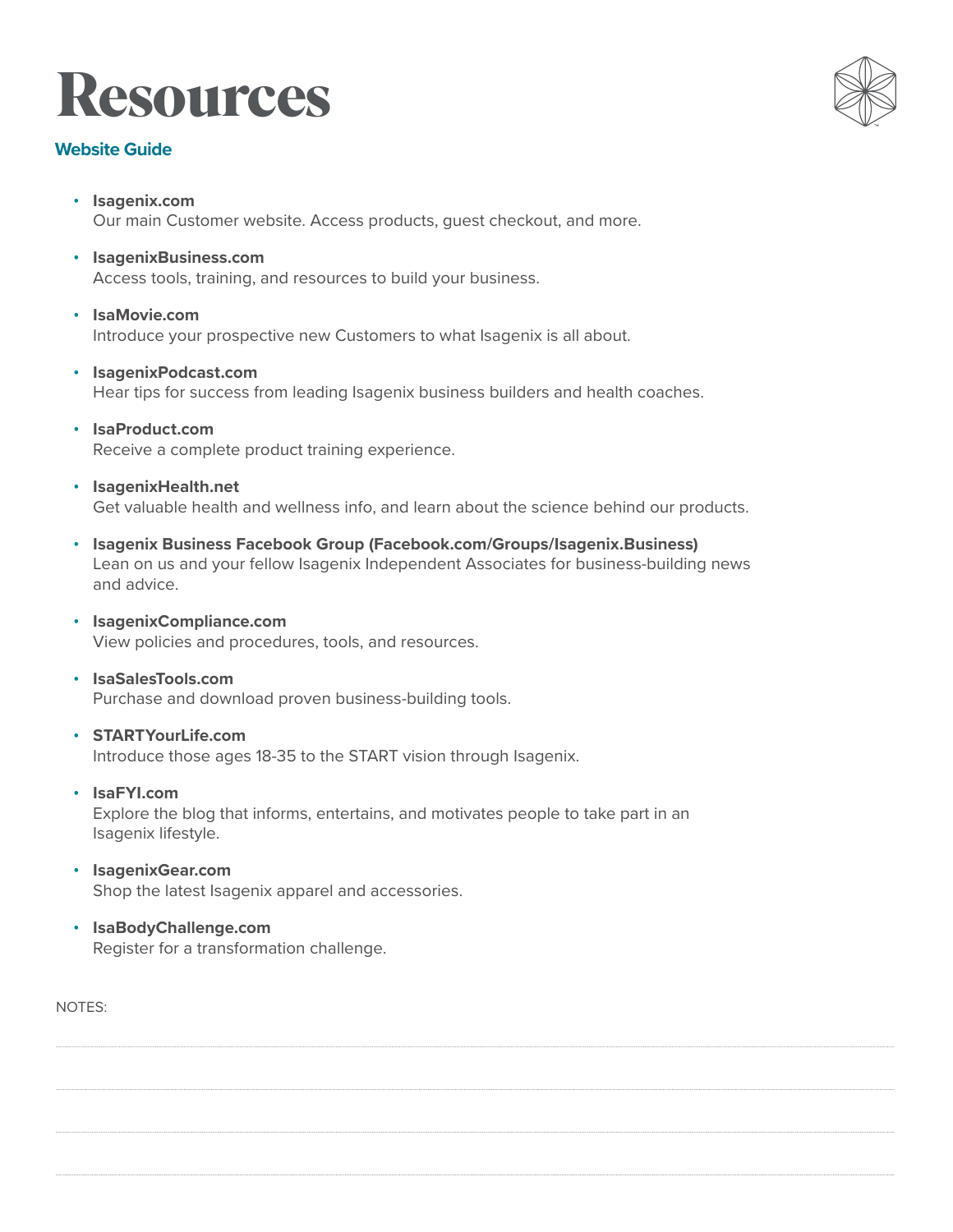# **You Share, They Share, Repeat**

ISAGENIX HAS CREATED A SYSTEM THAT CAN HELP YOU EARN MONEY BY SHARING PRODUCTS.



#### **GRAND TOTAL = UP TO US\$950/CA\$1,053 BONUS**



- **VALUE PACKS**
- Weight Loss Value Pack
- Performance Value Pack

#### **KEY TERMS**

- **PIB** Product Introduction Bonus
- **Double PIB** Double Product Introduction Bonus
- **RAB** Rank Advancement Bonus
- **Commission Week** Monday–Sunday ET

\*The specific market values are calculated using the Foreign Exchange Multiplier. To calculate your market's equivalent, simply multiply the U.S. amount shown by the applicable Foreign Exchange Multiplier for that specific market. This value is subject to change every quarter based on published exchange rates and will be valid for the following quarter.

Earning levels for Isagenix Independent Associates depend on time and commitment and may vary. For more information, visit IsagenixEarnings.com.

 $\cap \wedge$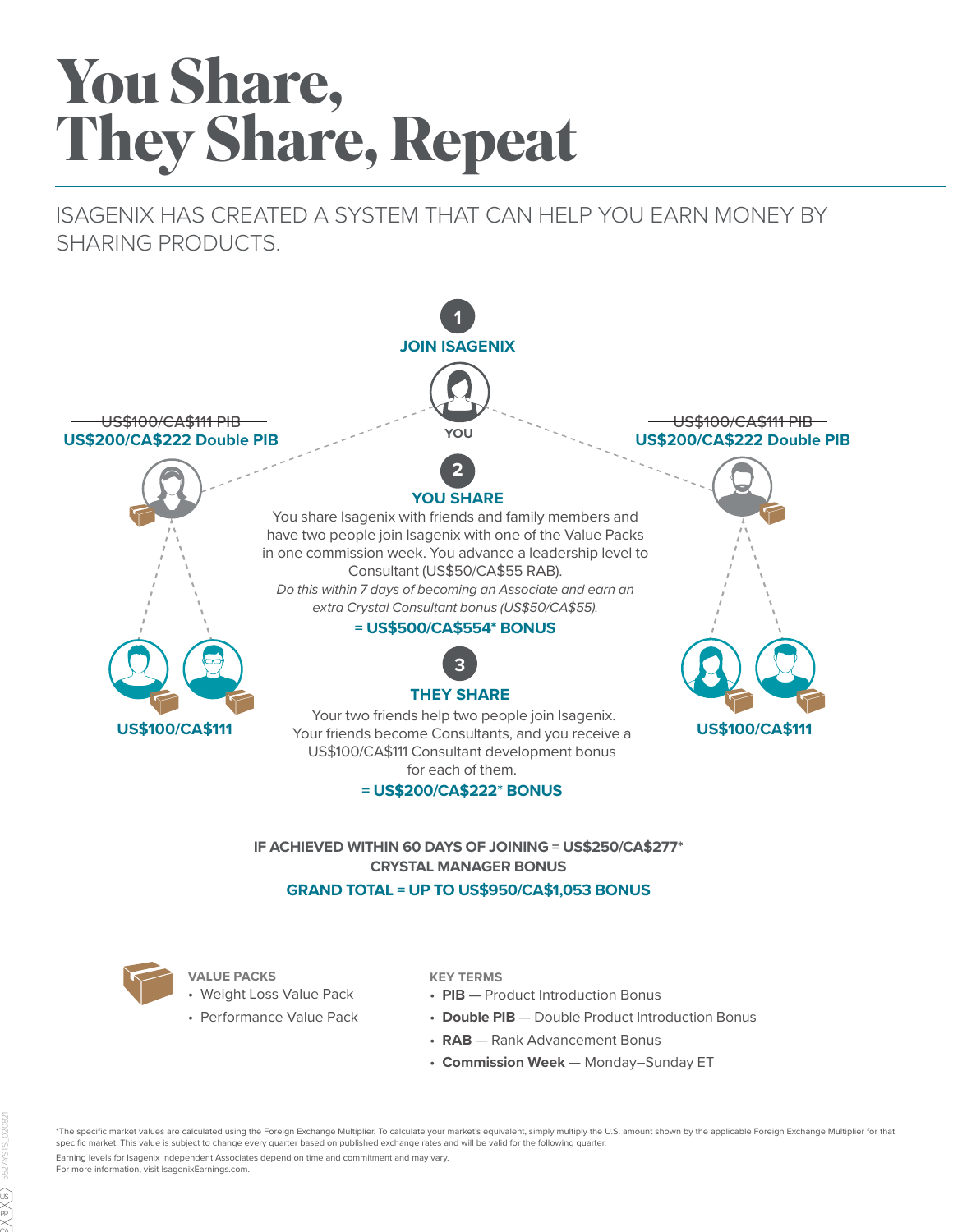# **Script Example**





What excites me most is that Isagenix has a simple way to help you pay for your products. It's called You Share, They Share, Repeat™.

So, who do you know who would want amazing results like yours?

There are packs to suit every goal and budget, but for this example, let's use the Weight Loss Value Pack.

Let's say that <..........name..........> enrolls with a Weight Loss Value Pack, so Isagenix would pay you a US\$100/CA\$111 Product Introduction Bonus, known as a PIB.

Then <..........name..........> also enrolls on a Weight Loss Value Pack, so Isagenix would pay you another US\$100/CA\$111 PIB.

#### HERE'S WHERE IT GETS REALLY EXCITING!

If both friends get started and place their initial orders in the same commission week — that's Monday through Sunday — Isagenix would DOUBLE your PIB for that week.

That's a total of US\$400/CA\$444 so far.

When you do this, you'd move to the first leadership level, and Isagenix would pay you a one-time bonus of US\$50/CA\$55.

You would now have earned a total of US\$500/CA\$554 just for helping two new Customers get started!

#### **This is called You Share.**

Together, we would help your two other friends do exactly what you did by sharing the Isagenix products with two other people.

If both of them manage to share Isagenix with at least two Customers each, you would receive a US\$100/CA\$111 bonus for helping <..........name...........> and another US\$100/CA\$111 bonus for helping <...........name...........>.

#### **This is called They Share.**

Up to this point, you would earn a total of US\$700/CA\$776!

If you do this within your first 60 days of becoming an Isagenix Independent Associate, you would move to the second leadership level and receive another one-time bonus of US\$250/CA\$277.

That's a potential grand total of up to US\$950/CA\$1,053. Now you could do this once, and it would cover more than the cost of your Weight Loss Value Pack. And you can repeat it to earn even more money.

Repeating these steps can help you pay for your products each month or even build a secondary income. You Share, They Share, Repeat is just the beginning; the earning potential with Isagenix is amazing!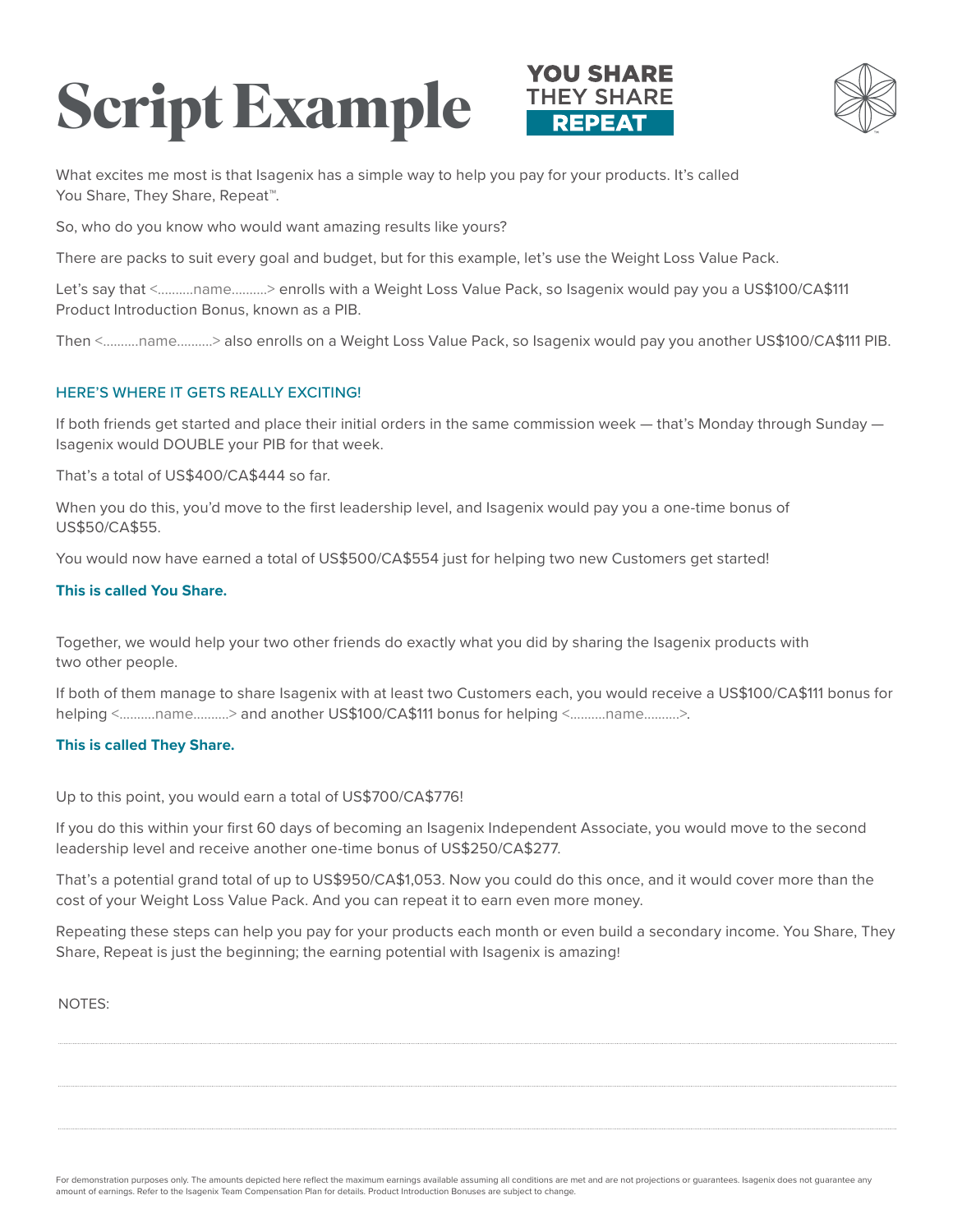## PRACTICE **You Share, They Share, Repeat**



PRACTICE HERE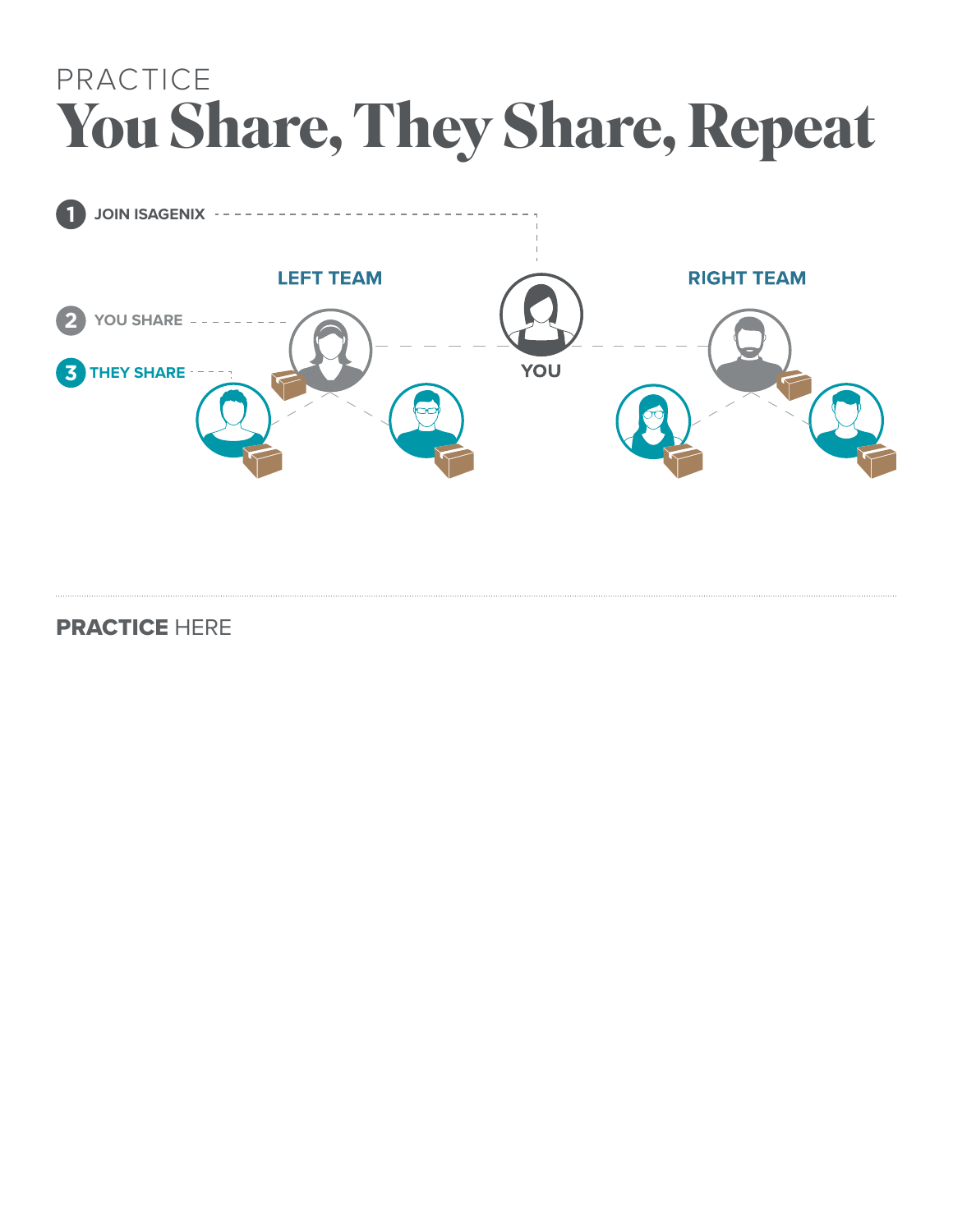### **Who Do You Know?** IDENTIFY PROSPECTIVE NEW CUSTOMERS, AND CREATE YOUR LIST EASILY!

Know anyone who wants better health, more freedom, or maybe even a little more money? This sheet will help you create your initial list of friends, business contacts, and others to share Isagenix with so you can kick-start your Isagenix business.

Keep this list near your desk, refrigerator, or another prominent place so you can remember to share this incredible opportunity with the people you care about, such as your family, friends, or neighbors. Once you've gone through your list, start another one — it's simple!

#### WHO DO YOU KNOW WHO ...

- is health-conscious
- is concerned about their weight
- needs deeper sleep
- needs less stress
- wants more energy
- wants to make more money
- is a champion
- is self-motivated
- is enthusiastic
- is entrepreneurial
- is organized
- has a good telephone personality
- has desire and DRIVE
- is a people person
- is a team player
- has character and integrity
- is dependable
- is fun and friendly
- has computer and internet skills
- loves a challenge

#### WHO DO YOU KNOW WHO IS A ...

- network marketer/networker
- teacher
- engineer
- salesperson
- alternative health practitioner
- nutritionist
- chiropractor
- veterinarian
- dentist
- physician
- personal trainer
- bodybuilder
- hair stylist
- esthetician
- massage therapist
- police officer
- real estate agent
- secretary/office manager
- restaurateur
- butcher
- waitress/waiter
- mechanic
- bridal shop owner or manager
- health store owner or manager
- fitness or sports enthusiast

#### WHO DO YOU SEE AT ...

- the gym
- the spa
- the golf club
- the tennis club
- the hair salon
- the cleaners
- the bank
- day care

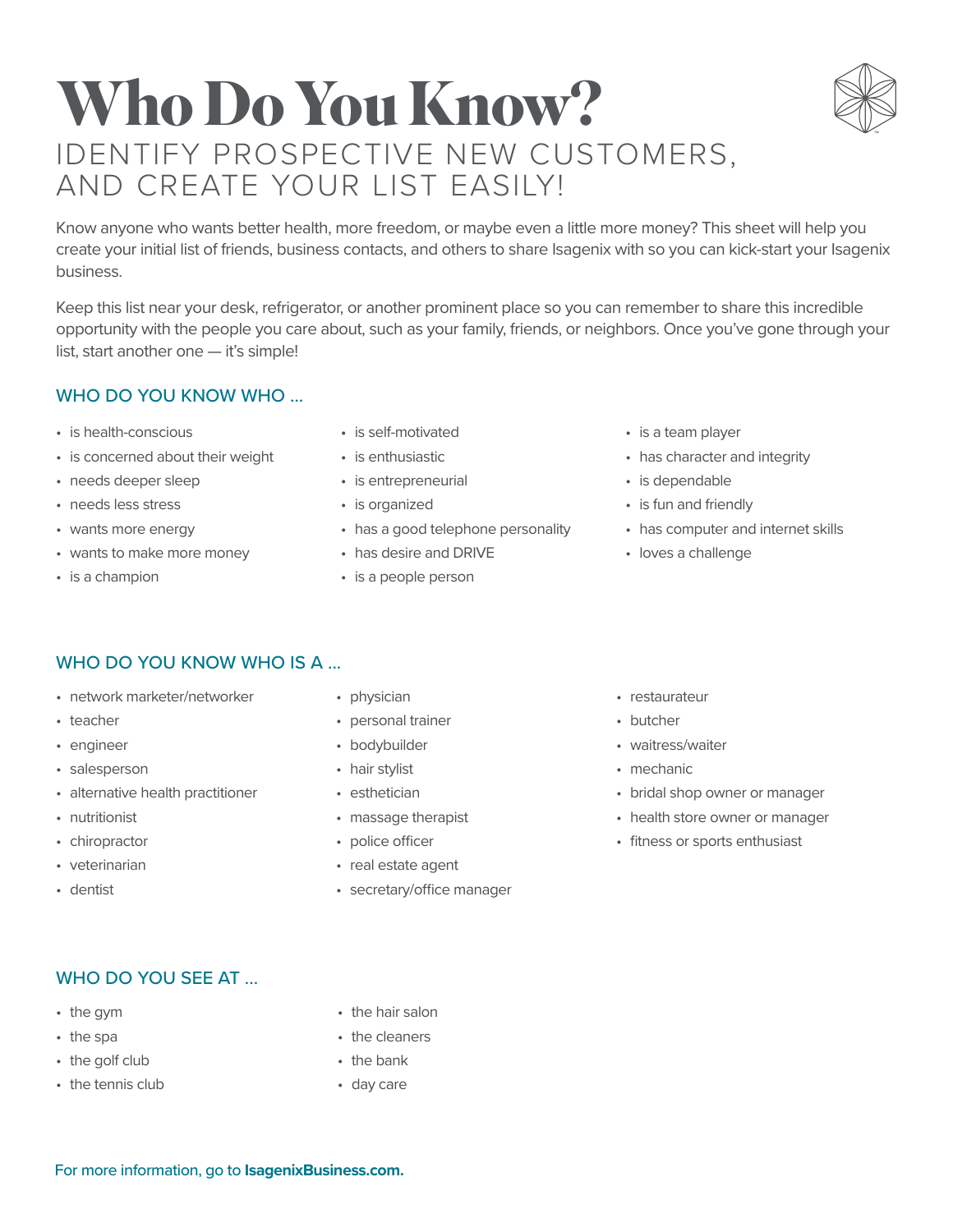# **Who Do I Know?**

| Name | Say, Share, Do | Follow-Up Date |
|------|----------------|----------------|
|      |                |                |
|      | - 1            |                |
|      | - 1            |                |
|      | $\Box$         |                |
|      | $\Box$         |                |
|      | ×.             |                |
|      | n l            |                |
|      | m.             |                |
|      | ×.             |                |
|      |                |                |
|      |                |                |
|      | - 1            |                |
|      | $\mathcal{A}$  |                |
|      | M.             |                |
|      | - 1            |                |
|      | - 1            |                |
|      | - 1            |                |
|      | $\Box$         |                |
|      | $\mathbb{Z}^2$ |                |
|      | - 1            |                |
|      |                |                |
|      | M              |                |
|      | $\Box$         |                |
|      | $\Box$         |                |
|      | m,             |                |
|      | $\Box$         |                |
|      | m,             |                |
|      |                |                |
|      | $\Box$         |                |
|      | П              |                |
|      |                |                |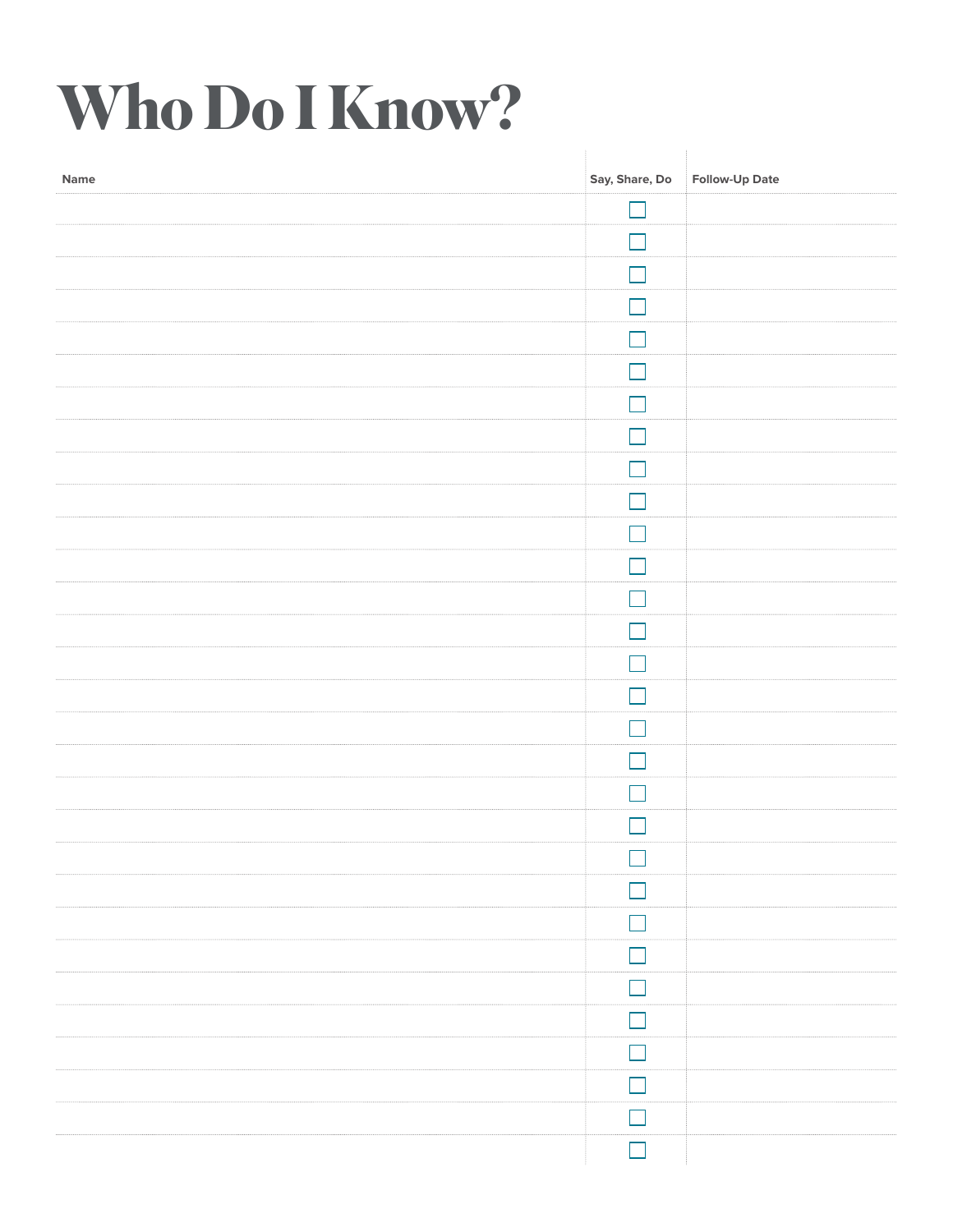## **Important Message** FROM YOUR ISAGENIX SALES TEAM



#### We are glad you want to learn more about Isagenix and its life-changing products and opportunities!

During your time with Isagenix, you are likely to hear various testimonials as well as certain statements or references to extraordinary product experiences, weight loss results, and Isagenix Independent Associate earnings.

We want to celebrate and recognize each person's individual successes and results, whatever they may be, but we want to avoid creating unreasonable expectations concerning the success you or others may experience. We also want you to have accurate information to make informed decisions about using the products and participating in the income opportunity.

We recommend that you carefully review and become familiar with the following information, which is designed to clarify and qualify the claims about products and earnings. We also encourage you to review and become familiar with the Isagenix Earnings Disclosure Statement at IsagenixEarnings.com. If you have any questions, please contact your area sales representative or the Isagenix Compliance team at Compliance@IsagenixCorp.com, or call 877.877.8111.

#### **BUSINESS OPPORTUNITY AND EARNINGS CLAIMS**

Isagenix offers an advanced Team Compensation Plan that is intended to reward Associates for product sales. While some Associates earn substantial amounts of income, most who join Isagenix are primarily product users who never earn any income. Whenever you hear statements about the business opportunity or earnings of an Independent Associate, keep in mind the following:

- **•** Earning levels for Isagenix Independent Associates depicted at events likely substantially exceed the average results achieved by all Associates and should not be construed as typical or average. The success stories we share, including recognition of substantial income achievements, the ability to quit a job, or portrayals of improved lifestyles, are intended only to show what is possible with the Isagenix business opportunity, but these results are neither typical nor guaranteed. Earnings depend on many factors, including the individual Associate's business and sales skills, personal ambition and activity, time commitment, and sphere of influence. Isagenix cannot guarantee any particular level of earnings. Even Associates who dedicate a significant amount of time and effort may not achieve a meaningful level of success.
- **•** An Isagenix Millionaire is an Independent Associate to whom Isagenix has paid a gross total of \$1 million or more since joining Isagenix.
- **•** All earnings representations reflect gross amounts that do not include a deduction for business expenses associated with pursuing the business opportunity. Business expenses will vary greatly.
- **•** For typical or average earnings, refer to the Key Facts About an Isagenix Membership statement found in this workbook. It can also be found at IsagenixEarnings.com.

#### **PRODUCT AND WEIGHT LOSS CLAIMS**

Isagenix offers innovative products developed to help its Customers reach and maintain nutritional goals weight loss, lean muscle, improved health, increased energy, and more. Whenever you hear product or weight loss claims, bear in mind that:

- **•** Product claims have not been evaluated by the U.S. Food and Drug Administration. Isagenix products are not intended to diagnose, treat, cure, or prevent any disease. Any claims to the contrary are not approved by Isagenix.
- **•** Weight loss and other product testimonials reflect individual experiences of Isagenix Customers and are not typical of the results you may obtain. Results vary with individual effort, body composition, eating patterns, time, exercise, and other factors.
- **•** In a study performed in 2012 by University of Illinois at Chicago researchers, subjects lost an average of 9 pounds with an average of 2 pounds of the loss from visceral fat after 30 days on an Isagenix System. The subjects also had a greater level of adherence and had more consistent weight loss from week to week compared to subjects on a traditional diet.
- **•** If you are pregnant, nursing, diabetic, or on medication, have a medical condition, or are beginning a weight control program, consult your physician before using Isagenix products or making any other dietary changes. Discontinue use if adverse events occur.